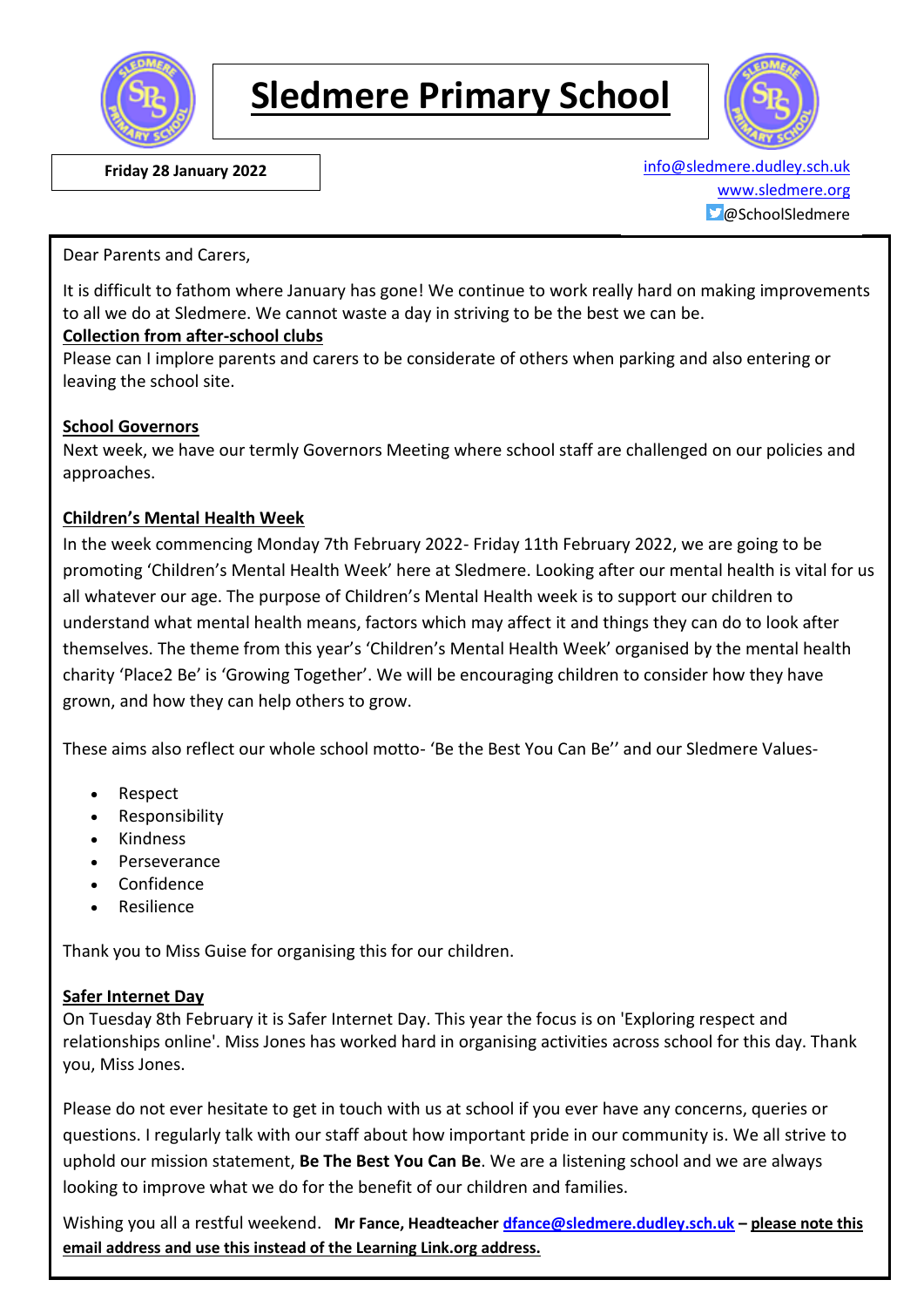



# **Learners of the Week!**

*Nursery* **London: Ayla Khan and Khamari Parker** *Reception* **Cardiff: Ashley Heathcock and Aascia Mahmoud Belfast: Myles Spittle and Balqees Saleh Edinburgh: Aminah Najeeb and Antonio Kumar** *Year 1* **Paris: Sumayya Hussain and Uzair Ali Rome: Riley Kane and Kai Hopkins Madrid: Haniya Sadaqat and Sulaiman Farid** *Year 2* **Barcelona: Sophia Bremsmita and Dougie Goule Berlin: Poppy Hinsley and Hamza Jaan Budapest: Ibrahim Khan and Anaya Sohail** *Year 3* **Beijing: Nahiyan Labid and Anaya Hussain Tokyo: Ayma Imran and Tyler O'Driscoll Singapore: Kyle Green and Emma Goddard** *Year 4* **Doha: Thomas Edwards and Sumaiyah Khan Abu Dhabi: Sami Altaf and Ruby-Leigh Hancox Dubai: Leah Brownhill and Ibrahim Shabir** *Year 5* **Toronto: Juwariyah Khan and Tawana Dune Chicago: Lewis Bevin and Lucy Rowbottom Boston: Sophia Cowlishaw-Hussain and Rand Karim** *Year 6* **Brasilia: Raheem Robinson and Evie Kane Lima: Mason Billingham and Phoebe Jones Santiago: Amirah Khan and Jayson Boodoo**

These are the pupils selected this week in recognition of our school values... **Respect, Responsibility, Kindness, Perseverance, Confidence, Resilience**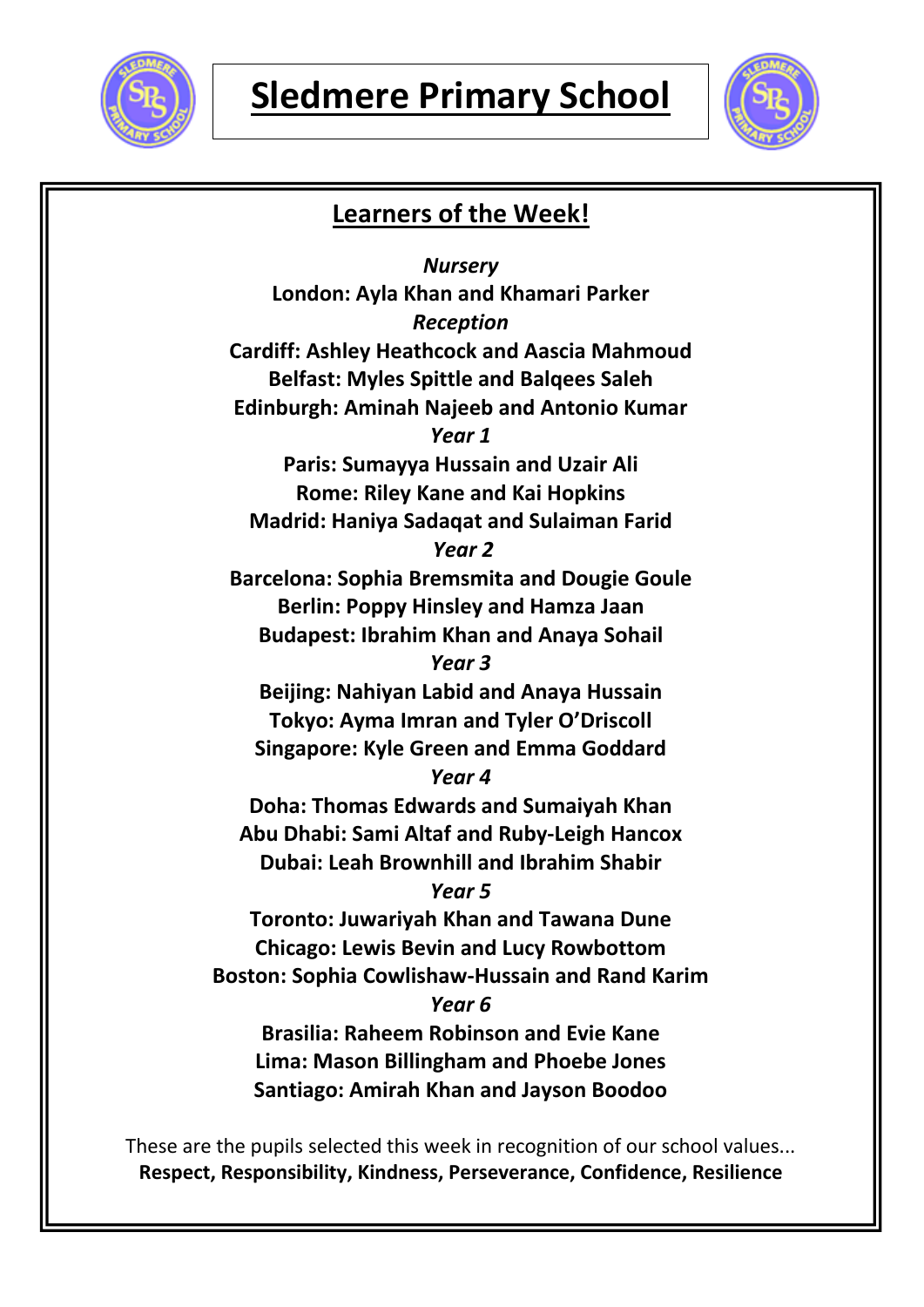



# **Messages from the School Office**

- Please return GDPR forms to the school office as soon as possible.
- Please remember to leave a voice message on the school phone line, if your child is unable to attend school. **01384 818 425.**
- Please drop children at the class room doors and not through reception. Classroom doors are open from **8:40am-8:50am**.
- We have a new uniform supplier: Crested School wear Churchill Precinct Dudley.
- Please return any chromebooks you may have at home.

# **Term Dates for your diaries and calendars**

**Spring 1**

**Thursday 17 February** – half term break for children **Friday 18 February** – training day for staff **Monday 21 February to Friday 25 February** – half term

> **Spring 2 Monday 28 February** – term starts **Friday 8 April** – Spring Term ends

### **Summer 1**

**Monday 25 April** – term starts **Monday 2 May** – bank holiday (no school) **Friday 27 May** – half term break for children **Monday 30 May to Friday 3 June** – half term

**Summer 2**

**Monday 6 June** – term starts **Thursday 21 July** – term ends

Many happy returns to all these children, who will celebrate their birthday over the week. We wish you all the best for future health, success and happiness!

## *Happy Birthday to …*

*Chloe Stokes Luchia Anslow Ayaan Rafiq Teddy Bevin-Mucklow Charlotte Dent Joshua Chapman Zachary Gill*

## **Miss Heywood**

It is with real sadness that I have to let you know that Miss Heywood will be leaving us after half-term. Miss Heywood has worked with many families over her time at Sledmere. After much consideration, she has accepted a promotion in another Academy Trust. Her replacement Mrs Lawley will start with is on Monday 14<sup>th</sup> February before Miss Heywood leaves. This will mean there will be a good handover and transition of crucial information.